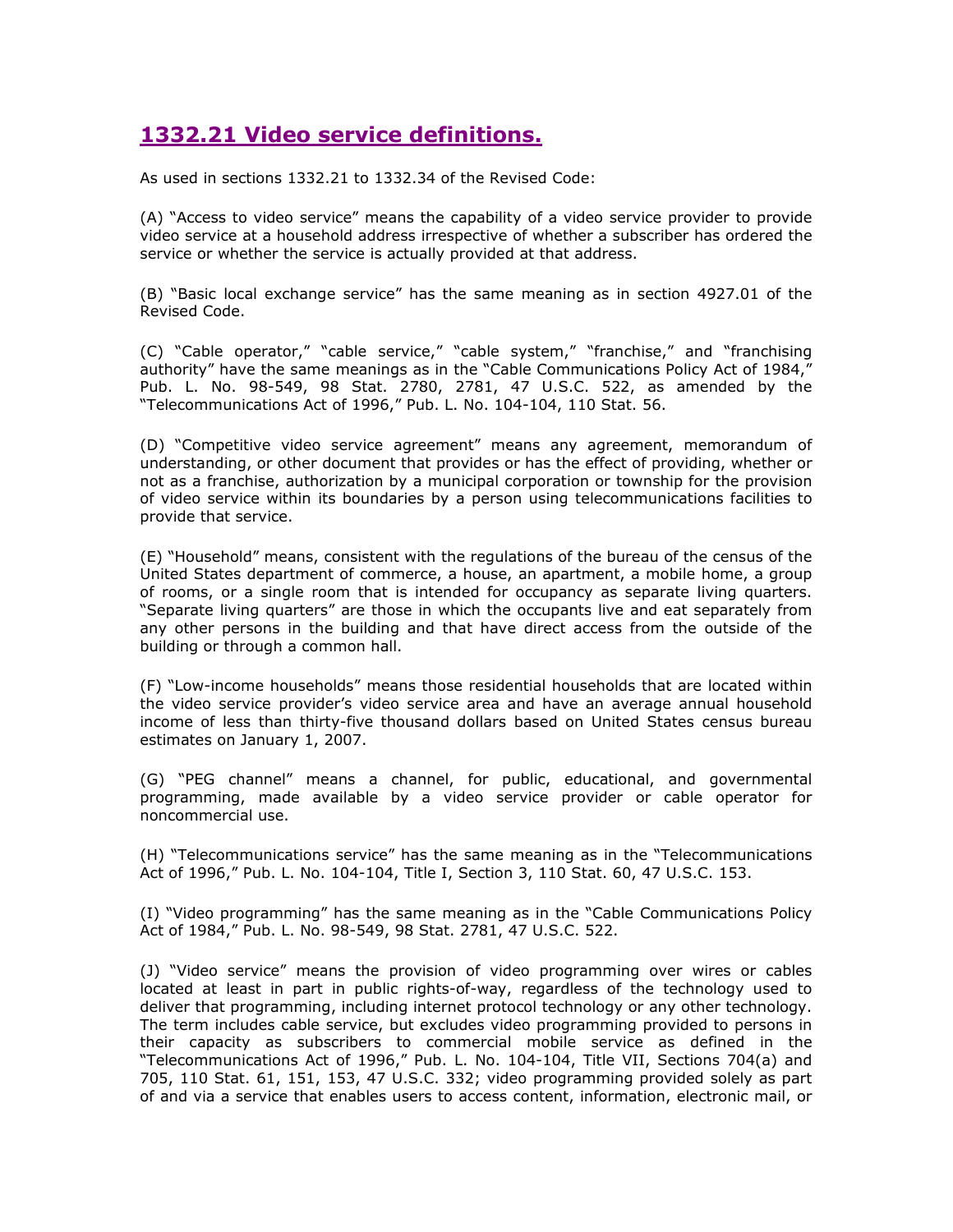other services offered over the public internet; and signals distributed by a cable television system to paying subscribers in the unincorporated area of a township prior to October 1, 1979, as authorized under section 505.91 of the Revised Code as that section existed prior to its repeal by S.B. 117 of the 127th general assembly, unless a franchise was subsequently issued to the same company as authorized under that section.

(K) "Video service area" means the service area specified pursuant to divisions (A) and (B) of section 1332.25 of the Revised Code.

(L) "Video service network" means wires or cables and associated facilities or components used to deliver video service and includes a cable system.

(M) "Video service provider" means a person granted a video service authorization under sections 1332.21 to 1332.34 of the Revised Code.

Effective Date: 2007 SB117 09-24-2007

#### 1332.22 Legislative findings regarding video service.

The general assembly finds and declares all of the following for the purposes of sections 1332.21 to 1332.34 of the Revised Code:

(A) Video service brings significant daily benefits to this state by providing news, education, and entertainment.

(B) This state's economy will be enhanced by investment in new communications and video programming infrastructure, including fiber optic and internet protocol technologies.

(C) Enhancing the existing broadband infrastructure and increasing consumer access to robust and reliable broadband products and services are important, statewide concerns.

(D) To date, there has been only minimal competitive entry by telephone companies into the facilities-based video programming market in this state, in part, because local franchise requirements may present barriers to entry.

(E) Increased competition in the provision of video service will provide new and more video programming choices for consumers in this state, and new providers have stated their desire to supply that service.

(F) The time-to-market interval is critical for new entrants seeking to compete with incumbents.

(G) Local franchise and other requirements may present inordinate delays for new entrants.

(H) This state can and should provide a uniform regulatory framework by which persons can rapidly and expeditiously provide video service to residents of this state regardless of their jurisdictional locations, which framework will promote rapid competitive entry into the video service market and encourage additional, significant infrastructure investment.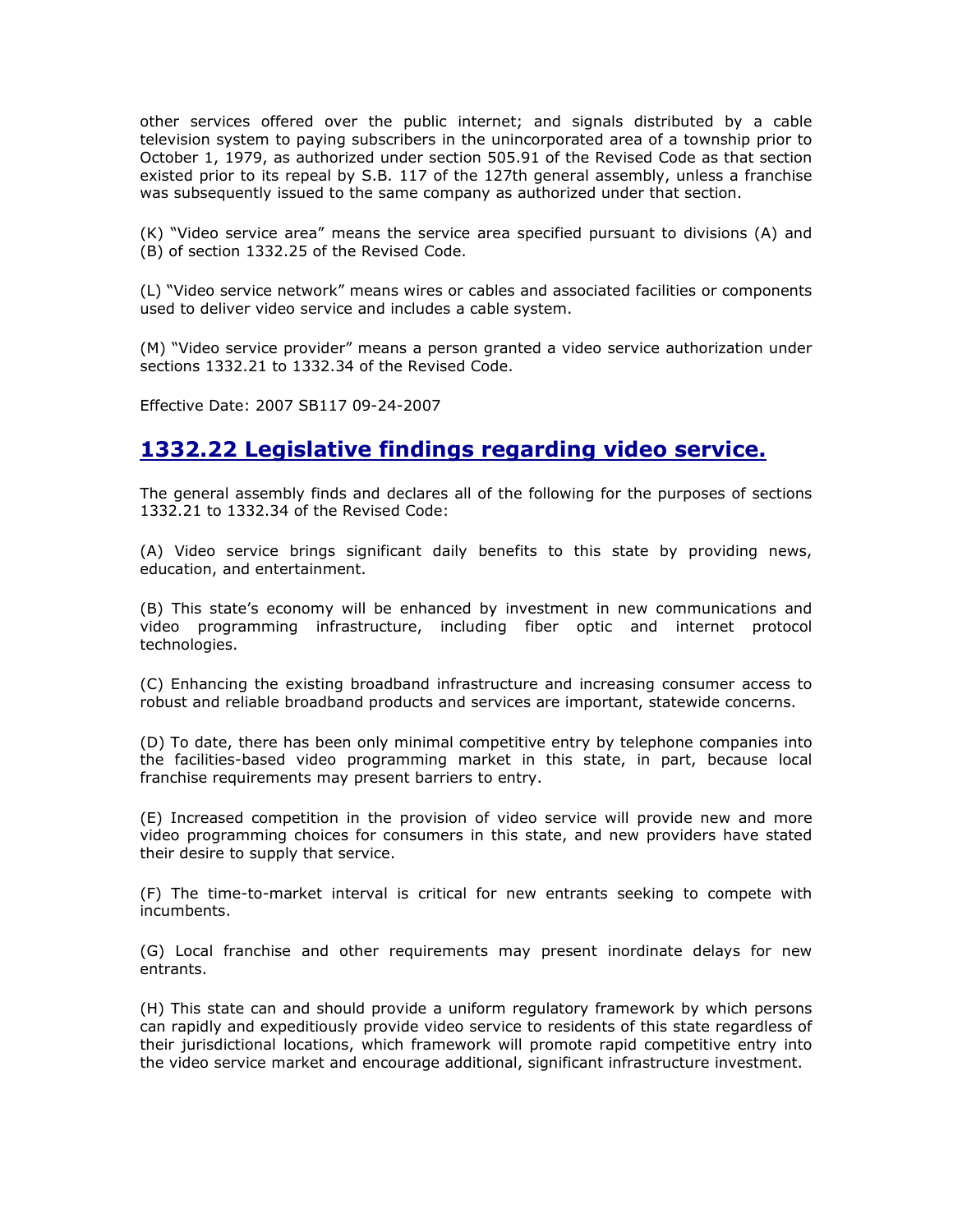(I) Maintaining an existing franchise in cases where new entrants obtain video service authorizations is not appropriate unless the incumbent chooses to maintain that franchise.

(J) The continued development of Ohio's video service market and promotion of infrastructure investment are matters of statewide concern and are properly subject to exercises of this state's police power.

(K) By analogy to Am. Financial Servs. Assn. et al. v. Cleveland, 112 Ohio St. 3d 170, 2006-Ohio-6043, citing Canton v. State, 95 Ohio St.3d 149, 2002-Ohio-2005, syllabus, sections 1332.21 to 1332.34 of the Revised Code are intended as a comprehensive legislative enactment operating uniformly throughout this state, setting forth police regulations, and prescribing a rule of conduct upon citizens generally.

Effective Date: 2007 SB117 09-24-2007

## 1332.23 Video service authorization - video service as cable service.

(A) Except as otherwise provided in divisions (B)(1) and (2) of this section, no person shall provide video service in this state on or after the effective date of this section except pursuant to a video service authorization issued under section 1332.24 of the Revised Code. Nothing in sections 1332.21 to 1332.34 of the Revised Code equates authority to construct and operate telecommunications facilities in a public right-of-way to authority to provide access to video service.

 $(B)(1)(a)$  Subject to division  $(B)(2)$  of this section, a person that offers service under a franchise or competitive video service agreement in effect on the effective date of this section may continue on and after that date to provide service within the franchise area or the respective municipal corporation or unincorporated area of a township pursuant to the terms and conditions of the franchise or agreement. However, no such franchise or agreement shall be renewed or extended beyond the existing term of the franchise or agreement or its earlier termination pursuant to the terms and conditions of the franchise or agreement. With respect to such a franchise or competitive video service agreement but only for the time the franchise or agreement is in effect as provided under divisions  $(B)(1)(a)$  and  $(2)$  of this section, the authority of a township under sections 505.90 to 505.92 of the Revised Code, as those sections existed on the day before their repeal by Am. Sub. S.B. 117 of the 127th General Assembly, shall continue, notwithstanding their repeal by that act.

(b) Any person that is providing video service in this state on the effective date of this section pursuant to the terms and conditions of an expired franchise or competitive video service agreement, or is otherwise providing video service on that date other than as described in division (B)(1)(a) of this section, has ninety days beginning on the effective date of this section to file an application for a video service authorization under section 1332.25 of the Revised Code.

(2) A person that offers service under a franchise or competitive video service agreement pursuant to division  $(B)(1)(a)$  of this section may apply, under any of the following circumstances, under section 1332.25 of the Revised Code for a video service authorization to provide video service within an area served by its video service network on the effective date of this section under that franchise or agreement: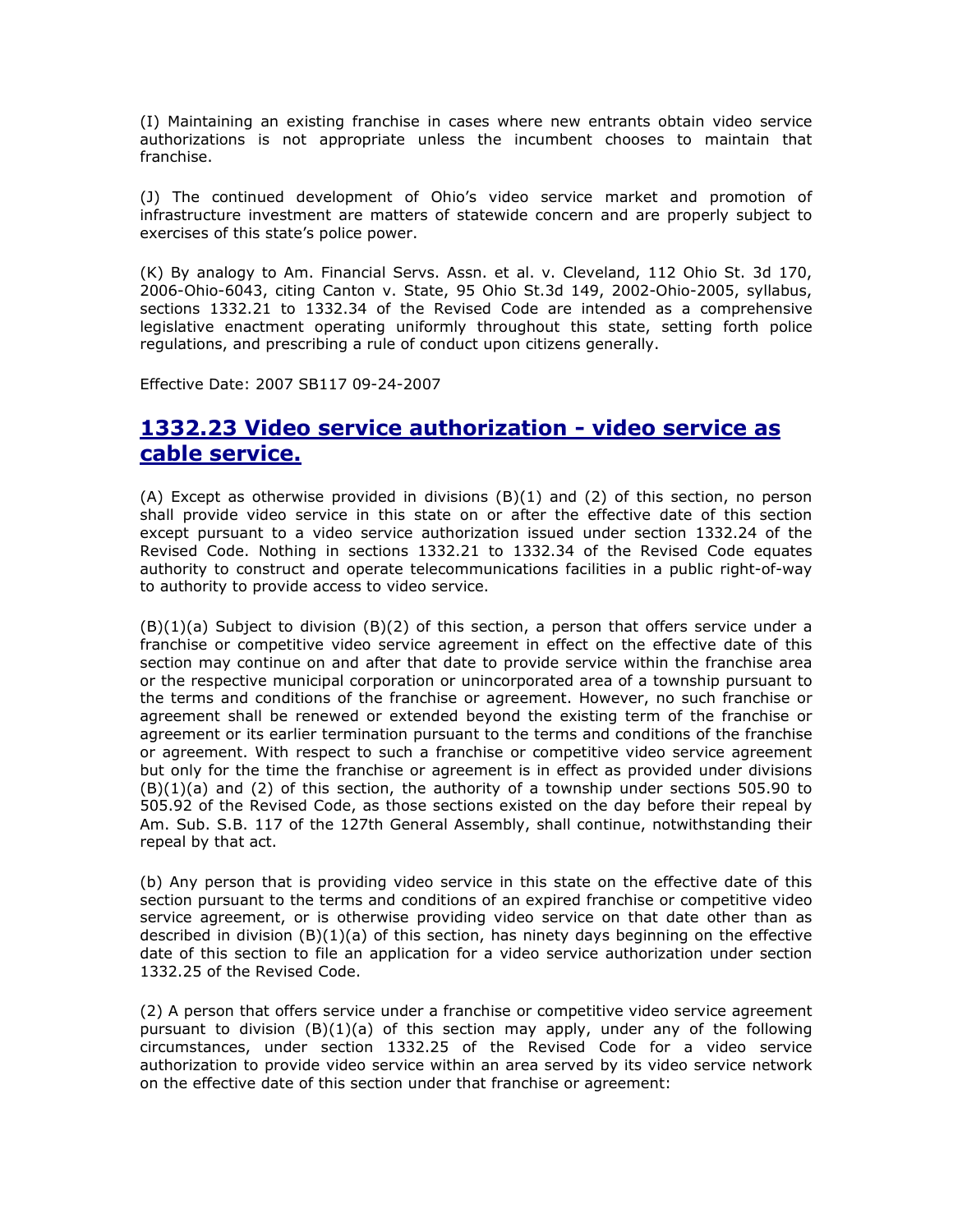(a) Not sooner than one hundred twenty days before the expiration or termination of the person's franchise or competitive video service agreement for that area in accordance with its terms and conditions;

(b) After any other person provides or sells video service in that area;

(c) After receiving notice pursuant to division (A) of section 1332.27 of the Revised Code;

(d) After a determination by the federal communications commission under 47 C.F.R. 76.907 that the person is subject in that area to effective competition as defined in 47 C.F.R. 76.905(b).

Upon the effective date of a video service authorization obtained by the person under division (B)(2) of this section, the franchise or competitive video service agreement terminates, and no provision of that franchise or agreement is enforceable.

(C) Video service constitutes cable service over a cable system for the purposes of sections 1332.01 to 1332.10 of the Revised Code. For purposes of division (B)(4) of section 4939.05 and divisions  $(A)(3)$  and  $(D)(2)$  of section 4939.08 of the Revised Code, a municipal corporation that receives a video service provider fee described in section 1332.32 of the Revised Code constitutes a municipal corporation that charges a franchise fee, and a video service authorization described in section 1332.24 of the Revised Code constitutes a franchise between a cable operator and a municipal corporation.

Effective Date: 2007 SB117 09-24-2007

## 1332.24 Issuance of video service authorization violations - civil penalties.

(A)(1) In accordance with section 1332.25 of the Revised Code, the director of commerce may issue to any person, or renew, a video service authorization, which authorization confers on the person the authority, subject to sections 1332.21 to 1332.34 of the Revised Code, to provide video service in its video service area; construct and operate a video service network in, along, across, or on public rights-of-way for the provision of video service; and, when necessary to provide that service, exercise the power of a telegraph company under section 4931.04 of the Revised Code. The term of a video service authorization or authorization renewal shall be ten years.

(2) For the purposes of the "Cable Communications Policy Act of 1984," Pub. L. No. 98- 549, 98 Stat. 2779, 47 U.S.C. 521 et seq., a video service authorization shall constitute a franchise under that law, and the director shall be the sole franchising authority under that law for video service authorizations in this state.

(3)The director may impose upon and collect an annual assessment on video service providers. All money collected under division (A)(3) of this section shall be deposited to the credit of the division of administration fund created under section 121.08 of the Revised Code. The total amount assessed in a fiscal year shall not exceed the lesser of four hundred fifty thousand dollars or, as shall be determined annually by the director, the department's actual, current fiscal year administrative costs in carrying out its duties under sections 1332.21 to 1332.34 of the Revised Code. The director shall allocate that total amount proportionately among the video service providers to be assessed, using a formula based on subscriber counts as of the thirty-first day of December of the preceding calendar year, which counts shall be submitted to the director not later than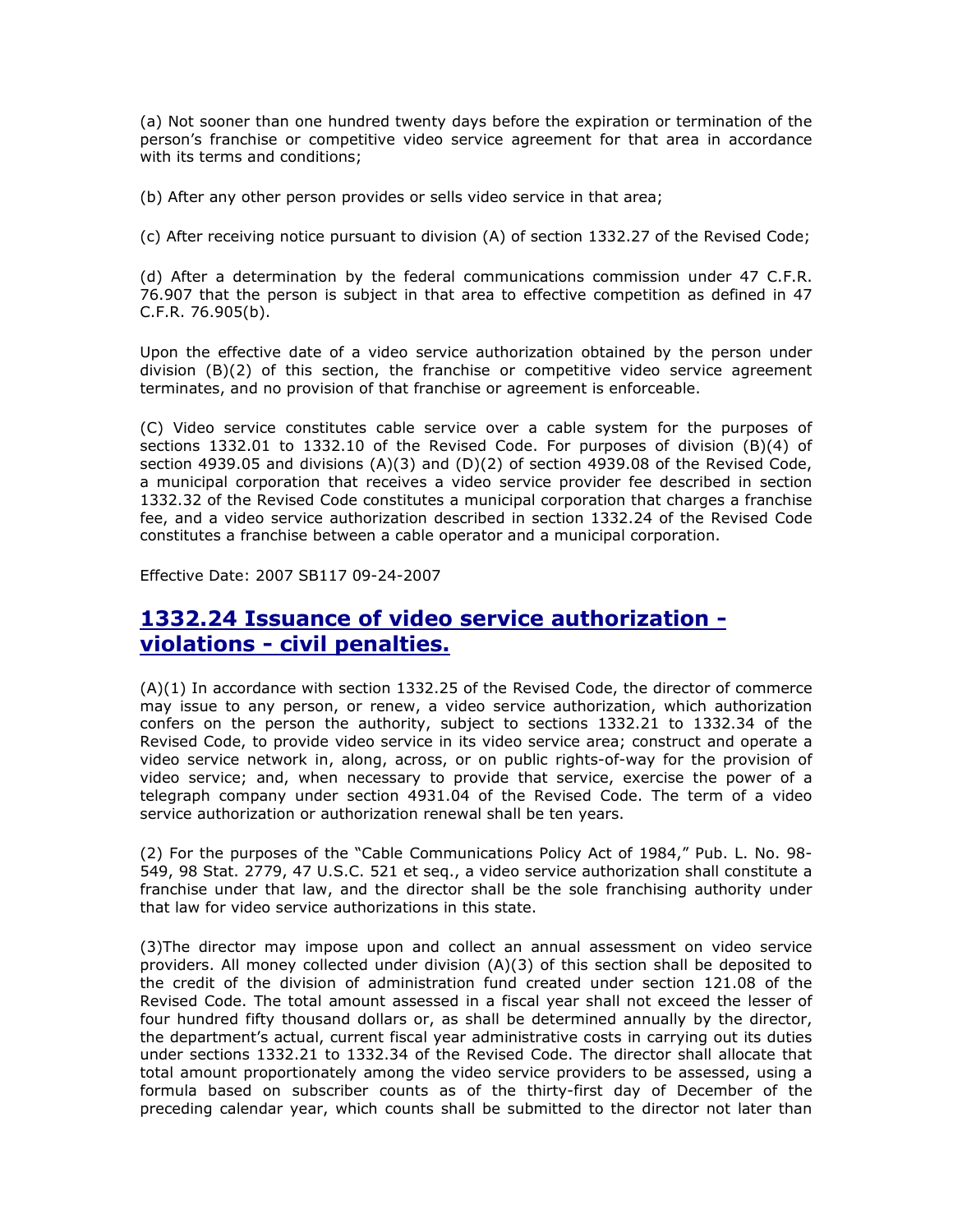the thirty-first day of January of each year, via a notarized statement signed by an authorized officer. Any information submitted by a video service provider to the director for the purpose of determining subscriber counts shall be considered trade secret information, shall not be disclosed except by court order, and shall not constitute a public record under section 149.43 of the Revised Code. On or about the first day of June of each year, the director shall send to each video service provider to be assessed written notice of its proportional amount of the total assessment. The provider shall pay that amount on a quarterly basis not later than forty-five days after the end of each calendar quarter. After the initial assessment, the director annually shall reconcile the amount collected with the total, current amount assessed pursuant to this section, and either shall charge each assessed video service provider its respective proportion of any insufficiency or proportionately credit the provider's next assessment for any excess collected.

(B)(1) The director may investigate alleged violations of or failures to comply with division (A) of section 1332.23, division (A) of this section, division (C) of section 1332.25, division (C) or (D) of section 1332.26, division (A), (B), or (C) of section 1332.27, division (A) of section 1332.28, division (A) or (B) of section 1332.29, or section 1332.30 or 1332.31 of the Revised Code, or complaints concerning any such violation or failure. Except as provided in this section, the director has no authority to regulate video service in this state, including, but not limited to, the rates, terms, or conditions of that service.

(2) In conducting an investigation under division  $(B)(1)$  of this section, the director, by subpoena, may compel witnesses to testify in relation to any matter over which the director has jurisdiction and may require the production of any book, record, or other document pertaining to that matter. If a person fails to file any statement or report, obey any subpoena, give testimony, produce any book, record, or other document as required by a subpoena, or permit photocopying of any book, record, or other document subpoenaed, the court of common pleas of any county in this state, upon application made to it by the director, shall compel obedience by attachment proceedings for contempt, as in the case of disobedience of the requirements of a subpoena issued from the court or a refusal to testify.

(C)(1) If the director finds that a person has violated or failed to comply with division (A) of section 1332.23, division (A) of this section, division (C) of section 1332.25, division (C) or (D) of section 1332.26, division (A), (B), or (C) of section 1332.27, division (A) of section 1332.28, division (A) or (B) of section 1332.29, or section 1332.30 or 1332.31 of the Revised Code, and the person has failed to cure the violation or failure after reasonable, written notice and reasonable time to cure, the director may do any of the following:

(a) Apply to the court of common pleas of any county in this state for an order enjoining the activity or requiring compliance. Such an action shall be commenced not later than three years after the date the alleged violation or failure occurred or was reasonably discovered. Upon a showing by the director that the person has engaged in a violation or failure to comply, the court shall grant an injunction, restraining order, or other appropriate relief.

(b) Enter into a written assurance of voluntary compliance with the person;

(c) Pursuant to an adjudication under Chapter 119. of the Revised Code, assess a civil penalty in an amount determined by the director, including for any failure to comply with an assurance of voluntary compliance under division  $(C)(1)(b)$  of this section. The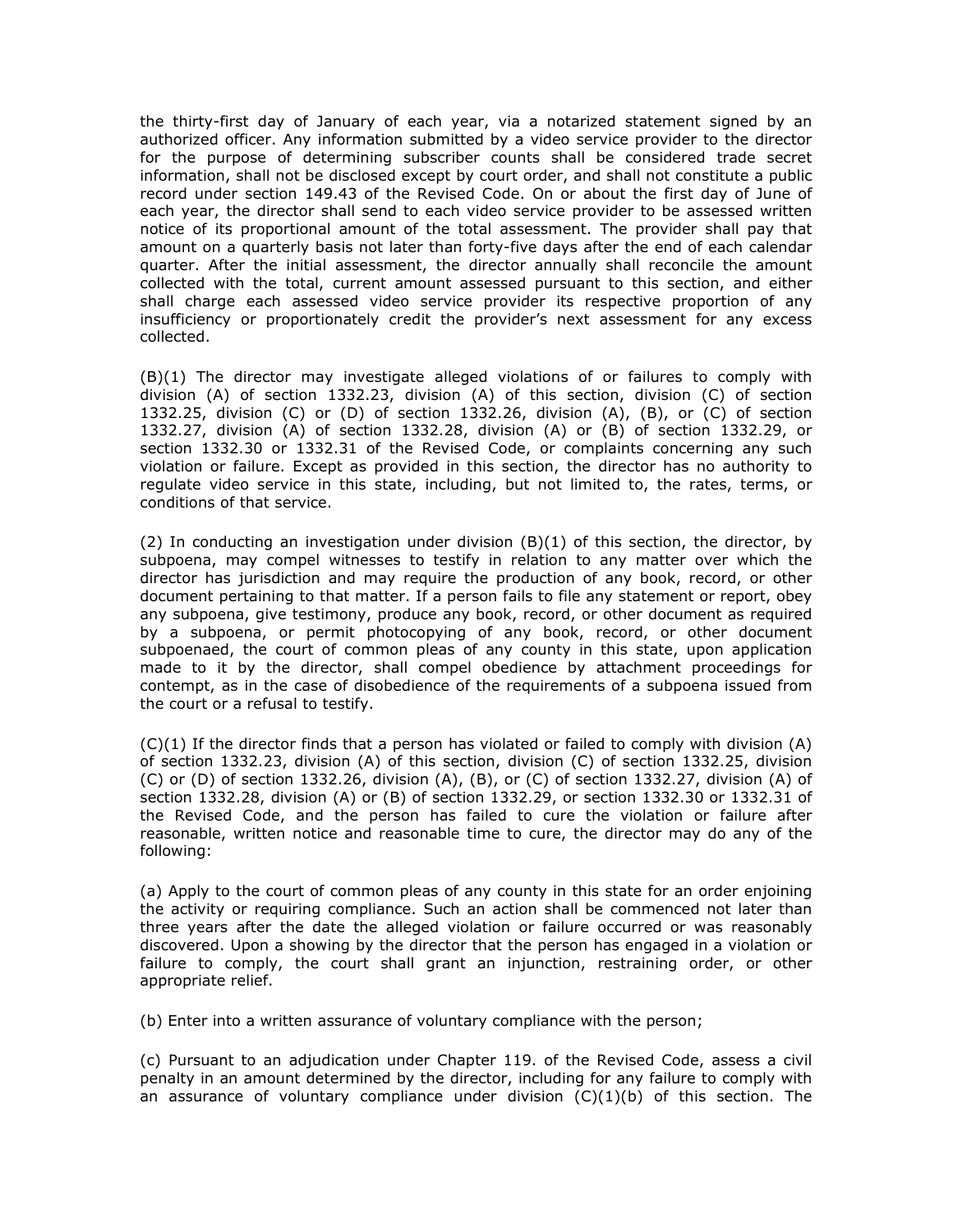amount shall be not more than one thousand dollars for each day of violation or noncompliance, not to exceed a total of ten thousand dollars, counting all subscriber impacts as a single violation or act of noncompliance. In determining whether a civil penalty is appropriate under division  $(C)(1)(c)$  of this section, the director shall consider all of the following factors:

- (i) The seriousness of the noncompliance;
- (ii) The good faith efforts of the person to comply;
- (iii) The person's history of noncompliance;
- (iv) The financial resources of the person;
- (v) Any other matter that justice requires.

Civil penalties collected pursuant to division  $(C)(1)(c)$  of this section shall be deposited to the credit of the video service enforcement fund in the state treasury, which is hereby created, to be used by the department of commerce in carrying out its duties under this section.

(2) Pursuant to an adjudication under Chapter 119. of the Revised Code, the director may revoke, in whole or in part, the video service authorization of any person that has repeatedly and knowingly violated or failed to comply with division (A) of section 1332.23, division (A) of this section, division (C) of section 1332.25, division (C) or (D) of section 1332.26, division (A), (B), or (C) of section 1332.27, division (A) of section 1332.28, division (A) or (B) of section 1332.29, or section 1332.30 or 1332.31 of the Revised Code and that has failed to cure the violations or noncompliances after reasonable written notice and reasonable time to cure. Such person acts knowingly, regardless of the person's purpose, when the person is aware that the person's conduct will probably cause a certain result or will probably be of a certain nature. A person has knowledge of circumstances when the person is aware that such circumstances probably exist.

(3) The court shall conduct a de novo review in any appeal from an adjudication under division  $(C)(1)(c)$  or  $(C)(2)$  of this section.

(D) The public utilities commission has no authority over a video service provider in its offering of video service or a cable operator in its offering of cable or video service, or over any person in its offering of video service pursuant to a competitive video service agreement.

Amended by 128th General Assembly File No. 9, HB 1, § 101.01, eff. 10/16/2009.

Effective Date: 2007 SB117 09-24-2007

#### 1332.25 Application for video service authorization.

(A) An application made to the director of commerce for a video service authorization under section 1332.24 of the Revised Code shall require and contain only the following: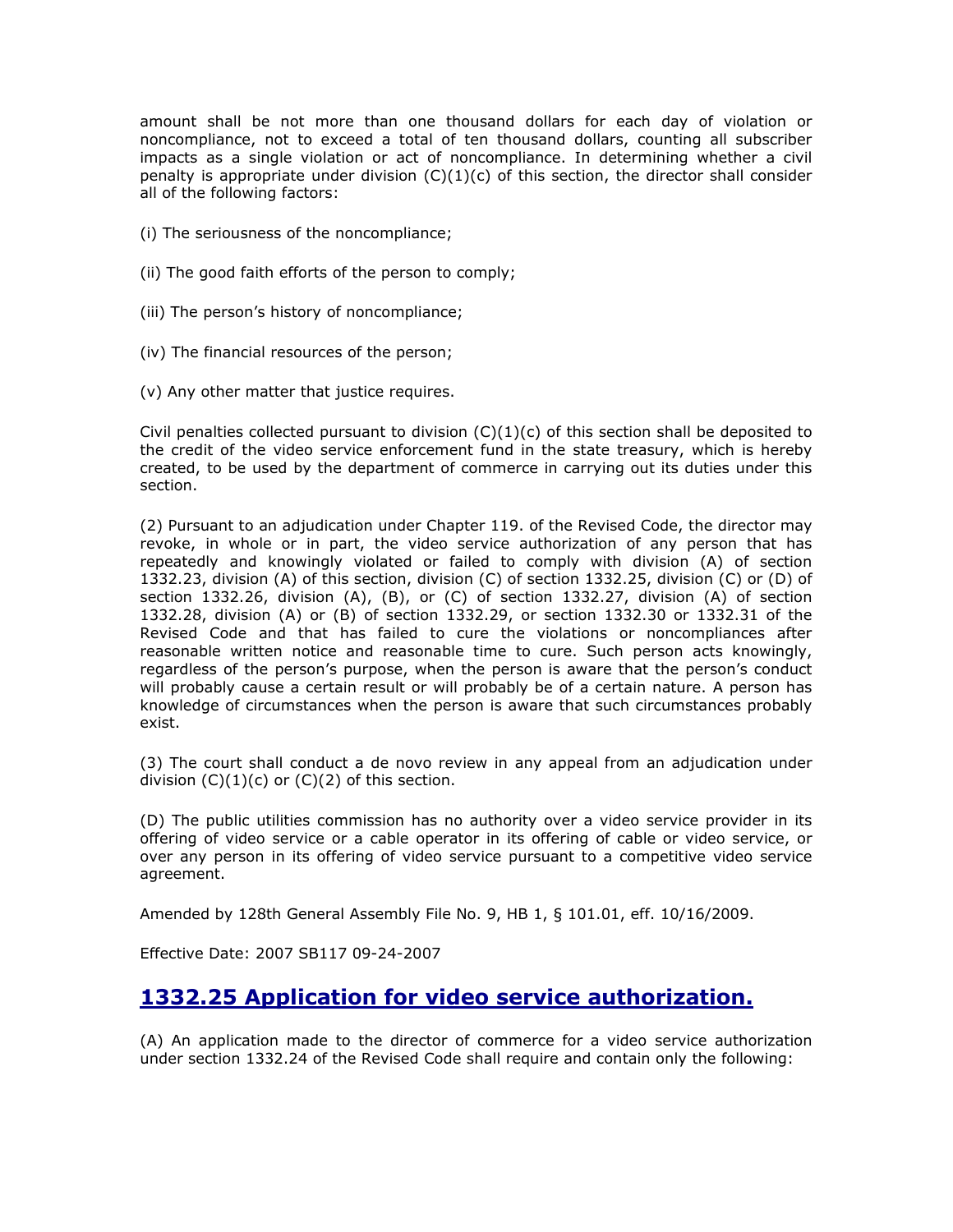(1) Specification of the location of the applicant's principal place of business and the names of the applicant's principal executive officers;

(2) Specification of the geographic and political boundaries of the applicant's proposed video service area;

(3) A general description of the type or types of technologies the applicant will use to deliver the video programming, which may include wireline, wireless, or any other alternative technology, subject, as applicable, to section 1332.29 of the Revised Code;

(4) An attestation that the applicant has filed or will timely file with the federal communications commission all forms required by that agency in advance of offering video service in this state;

(5) An attestation that the applicant will comply with applicable federal, state, and local laws;

(6) An attestation that the applicant is legally, financially, and technically qualified to provide video service;

(7) A description of the applicant's customer complaint handling process, including policies on addressing customer service issues, billing adjustments, and communication with government officials regarding customer complaints, and a local or toll-free telephone number at which a customer may contact the applicant.

(B) For the purpose of division (A)(2) of this section:

(1) The video service areas of video service providers may overlap.

(2) A specified video service area shall be coextensive with municipal, township unincorporated area, or county boundaries, except as authorized under division (B)(3) or (4) of this section, but nothing in sections 1332.21 to 1332.34 of the Revised Code shall require a video service provider to provide access to video service within the entire video service area.

(3) The specified video service area of a person using telecommunications facilities to provide video service on September 24, 2007, or of any other person later so using telecommunications facilities shall be the geographic area in which the person offers basic local exchange service.

(4) Subject to division (C)(2) of section 1332.27 of the Revised Code, the specified video service area of an applicant cable operator that offers service under a franchise in effect on September 24, 2007, initially shall be, at minimum, the franchise area established under that franchise.

(C) A video service provider shall immediately file an application to amend its video service authorization with the director to reflect any change in the information required under division  $(A)(1)$ ,  $(2)$ , or  $(3)$  of this section. An amendment pursuant to division (A)(2) of this section shall include any new delivery technology information required by division (A)(3) of this section.

(D) Within thirty days after its filing or within thirty days after the filing of supplemental information necessary to make it complete, the director shall determine the completeness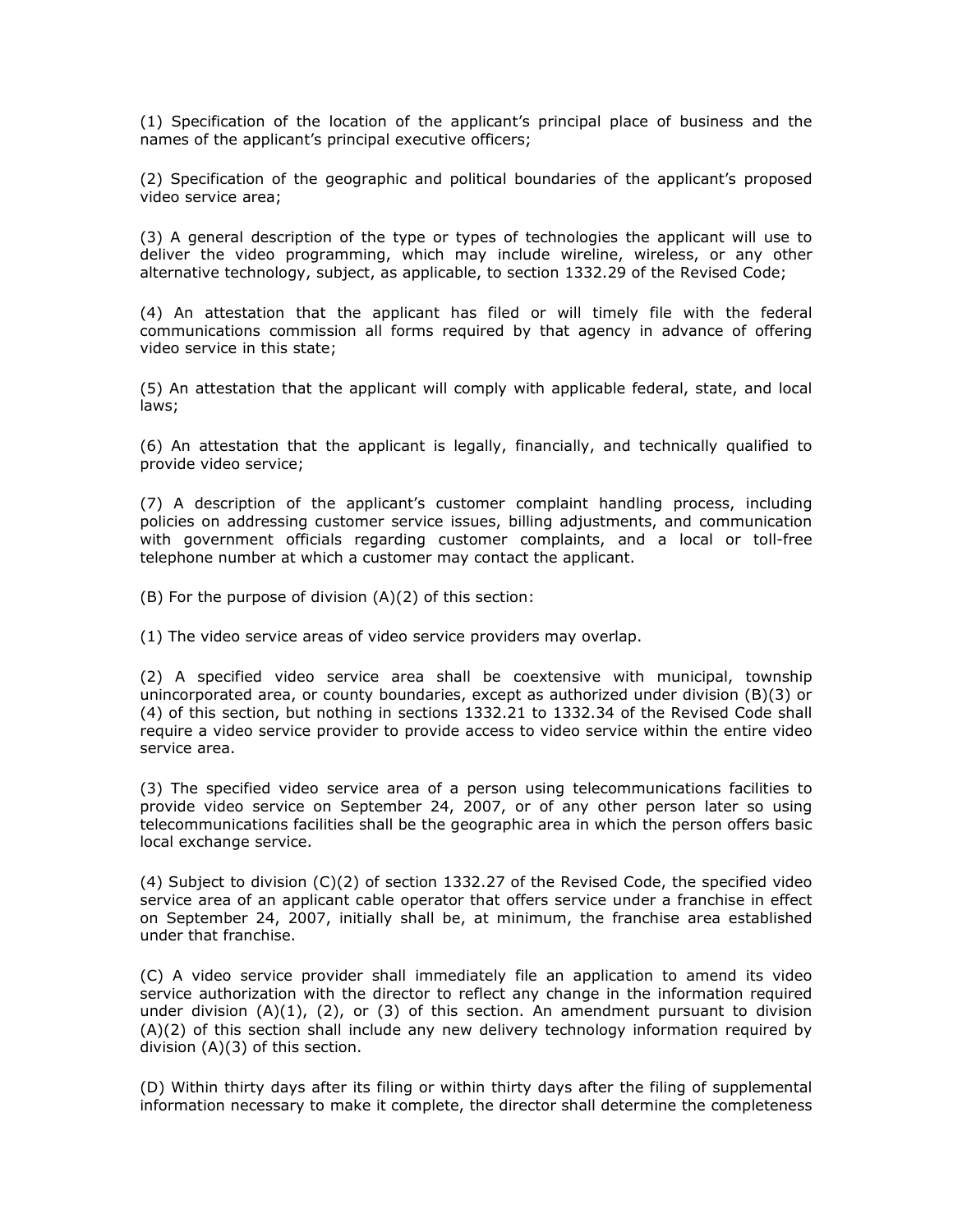of an application filed under division (A) or (C) of this section relative to the respective requirements of divisions (A), (B), and (C) of this section and, as applicable, shall notify the applicant of an incompleteness determination, state the bases for that determination, and inform the applicant that it may resubmit a corrected application. The director shall issue a video service authorization, authorization renewal, or amended authorization within fifteen days after the director's determination that the filed application is complete.

If the director does not notify the applicant regarding the completeness of the application within the time period specified in this division or does not issue the authorization requested by a completed application within the applicable time period, the application shall be deemed complete, and the authorization or amended authorization deemed issued on the forty-fifth day after the application's filing date.

(E) An applicant shall pay a two thousand dollar nonrefundable fee for each application filed under division (A) of this section and a one hundred dollar nonrefundable fee for each application to amend filed under division (C) of this section. Fees collected under this division shall be deposited to the credit of the video service authorization fund in the state treasury, which is hereby created, to be used by the department of commerce in carrying out its duties under sections 1332.21 to 1332.34 of the Revised Code.

(F)(1) No video service provider shall identify or make reference to an application fee under division (E) of this section on any subscriber bill or in conjunction with charging any fee to the subscriber.

(2) A video service provider may identify or make reference on a subscriber bill to an assessment under section 1332.24 of the Revised Code only if the provider opts to pass the cost of the assessment onto subscribers.

(G) An applicant may identify any information in its application as trade secret information, and if, upon its written request to the director, the director reasonably affirms all or part of that information as trade secret information, the information so affirmed does not constitute a public record for the purpose of section 149.43 of the Revised Code.

Amended by 128th General Assembly File No. 9, HB 1, § 101.01, eff. 10/16/2009.

Effective Date: 2007 SB117 09-24-2007

## 1332.26 Political subdivision authority - complaints standards.

(A) No political subdivision shall require a video service provider to obtain from it any authority to provide video service within its boundaries.

(B) Except as authorized under division (C) of this section and under sections 1332.30 and 1332.32 of the Revised Code, no political subdivision shall request anything of value from a video service provider for providing video service; impose any fee, license, or gross receipt tax on the provision of video service by such a provider; or impose any franchise or other requirement on the provision of video service by a video service provider, including, but not limited to, any provision regulating rates charged by a video service provider or establishing any build-out requirement or requirement to deploy any facility or equipment.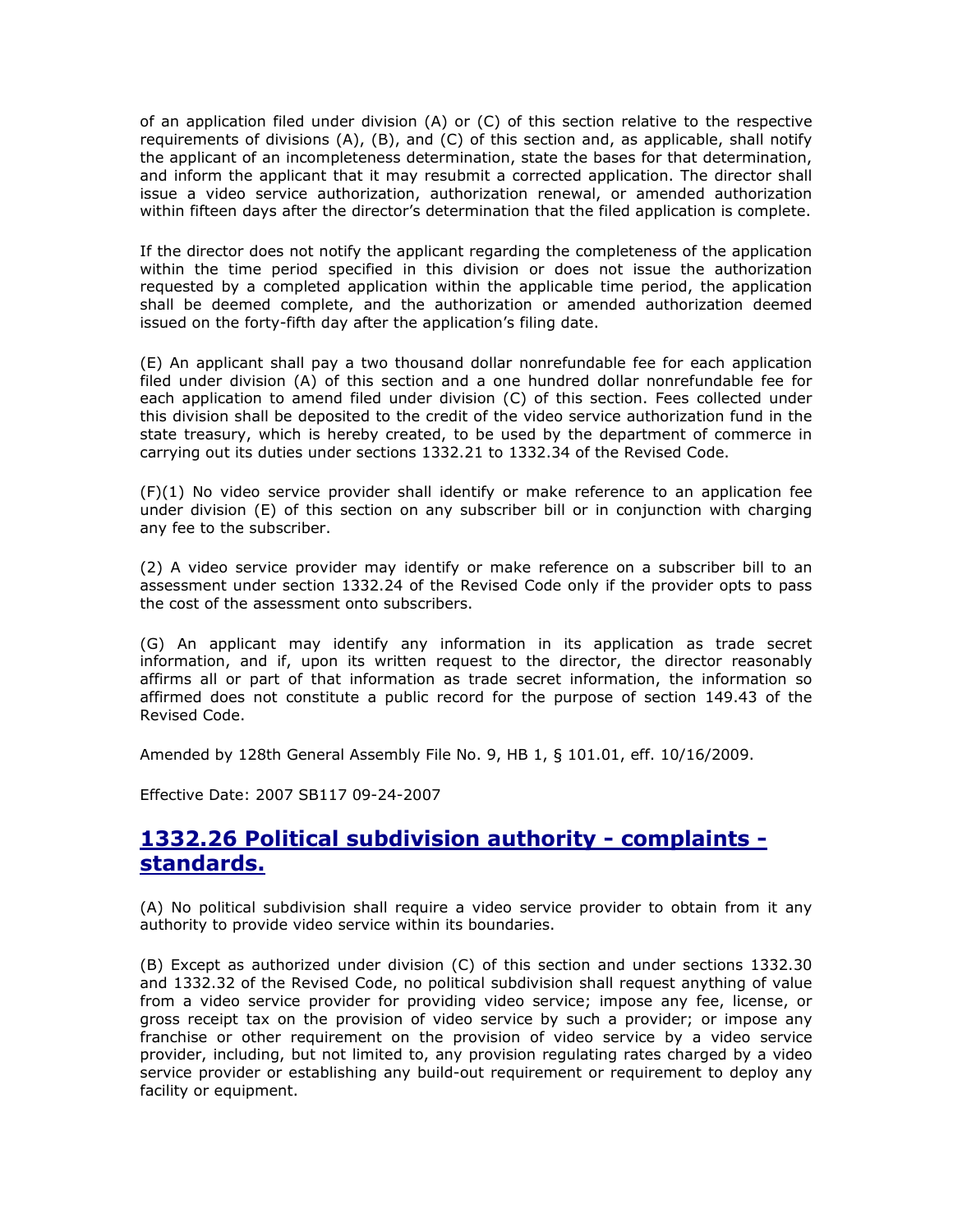(C) When requested to do so, a video service provider shall assist a municipal corporation or township in addressing video service subscriber complaints, in a manner consistent with the provider's complaint handling process set forth in its application pursuant to division (A)(7) of section 1332.24 of the Revised Code. Nothing in sections 1332.21 to 1332.34 of the Revised Code affects any authority granted under sections 1345.01 to 1345.13 of the Revised Code.

(D) A video service provider shall meet all of the following customer service standards:

(1) The provider shall restore video service within seventy-two hours after a subscriber reports a service interruption or other problem if the cause was not a natural disaster.

(2) Upon a report by a subscriber of a service interruption and if the interruption is caused by the video service provider and lasts for more than fours hours in a given day, the provider shall give the subscriber a credit in the amount of the cost of each such day's video service as would be billed to the subscriber.

(3) Upon a report by a subscriber of a service interruption and if the interruption is not caused by the video service provider and lasts for more than twenty-four consecutive hours, the provider shall give the subscriber, for each hour of service interruption, a credit in the amount of the cost of per hour video service as would be billed to the subscriber.

(4) The provider shall give a subscriber at least thirty days' advance, written notice before removing a channel from the provider's video service, but no such notice is required if the provider must remove the channel because of circumstances beyond its control.

(5) The provider shall give a subscriber at least ten days' advance, written notice of a disconnection of all or part of the subscriber's video service, except if the disconnection has been requested by the subscriber, is necessary to prevent theft of video service, or is necessary to reduce or prevent signal leakage as described in 47 C.F.R. 76.611.

(6) The provider shall not disconnect all or part of a subscriber's video service for failure of the subscriber to pay its video service bill, until the bill is at least forty-five days past due.

(7) The provider shall give a subscriber at least thirty days' advance, written notice before instituting an increase in video service rates.

Effective Date: 2007 SB117 09-24-2007

## 1332.27 Advance notice of service - transfer termination.

(A) Before it provides or sells video service to one or more subscribers within its video service area or any additional video service area under division (C) of section 1332.25 of the Revised Code, a video service provider shall provide ten days' advance, written notice of that service or additional service to the respective municipal corporation or township and to every person providing video service in all or part of that video service area.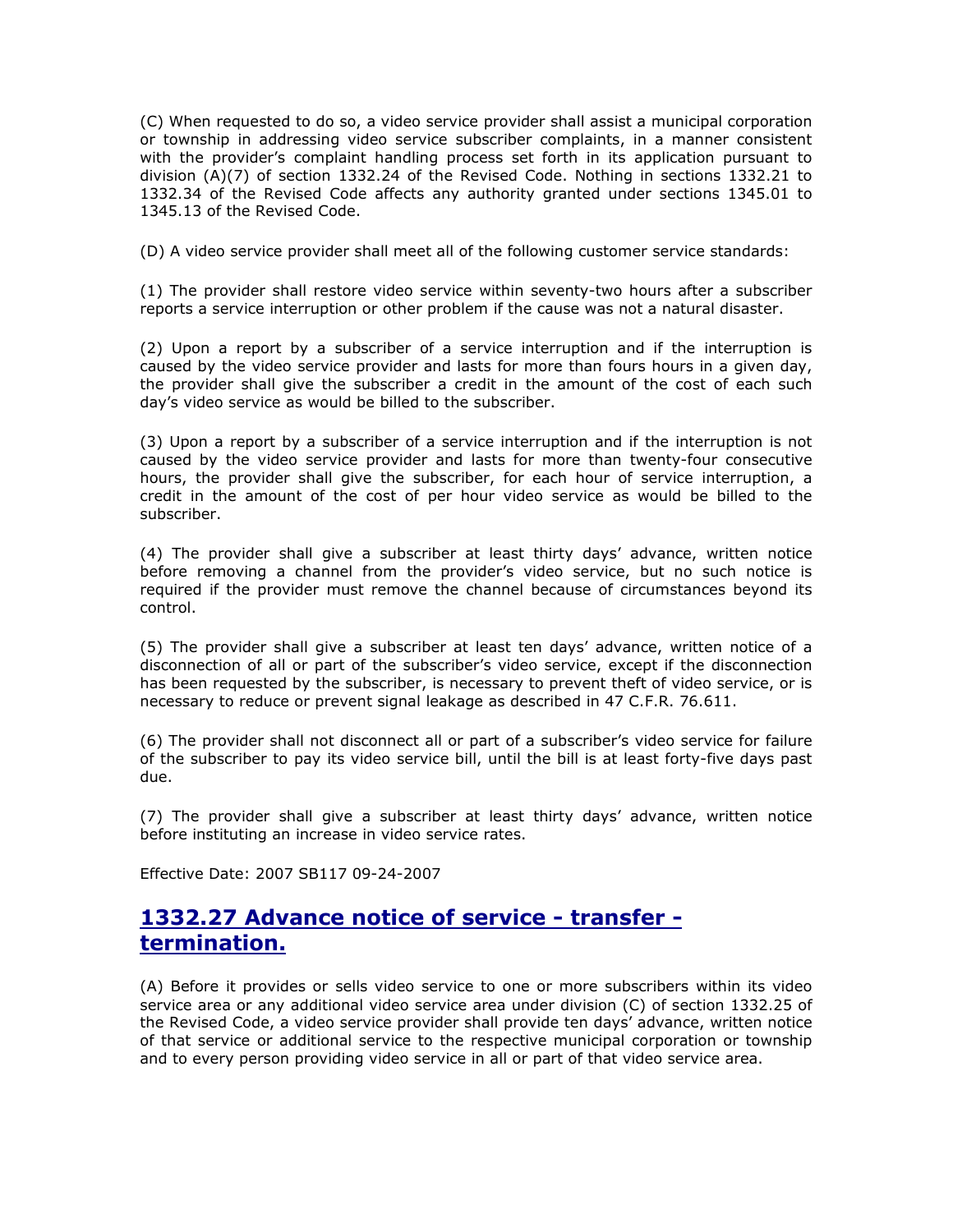(B) A video service provider may transfer its video service authorization to a successor. Within ten days after completing the transfer, the provider shall provide written notice to the respective municipal corporation or township. The transfer is not valid until the date that the successor files a complete affidavit with the director of commerce containing the information specified in division (A) of section 1332.25 of the Revised Code. The director has no authority to act upon the notice or the completed affidavit.

(C)(1) A video service provider may terminate video service to its video service area, but only after providing ninety days' advance, written notice to the director, affected subscribers, and the respective municipal corporations or townships comprising the video service area. The director has no authority to act upon the notice.

(2) Notwithstanding division  $(C)(1)$  of this section, a video service provider that provided video service in this state under a franchise on the effective date of this section shall not abandon the video service it provided within the franchise area to subscribers served on that effective date, at least until the franchise would have expired if not terminated under division (B) of section 1332.23 of the Revised Code.

Effective Date: 2007 SB117 09-24-2007

## 1332.28 Racial or income discrimination prohibited.

(A) Consistent with the "Telecommunications Act of 1996," Pub. L. No. 104-104, Title III, Sections  $303(a)$ ,  $110$  Stat. 61, 124, 47 U.S.C.  $541(a)(3)$  and to prohibit discriminatory practices against a group of potential residential subscribers, no video service provider shall deny access to video service to any group of potential residential subscribers in its video service area because of the race or income of the residents in the local area in which the group resides.

(B) It is an affirmative defense to a violation of division (A) of this section if the video service provider can demonstrate either of the following:

(1) Three years after the date it began providing video service in its video service area, at least twenty-five per cent of households with access to the provider's video service are low-income households.

(2) Five years after the date it began providing video service in its video service area and thereafter, at least thirty per cent of the households with access to the provider's video service are low-income households.

Effective Date: 2007 SB117 09-24-2007

## 1332.29 Household service percentage requirements waiver.

(A)(1) A video service provider that both uses telecommunications facilities to provide video service and has more than one million telephone access lines in this state shall provide access to video service to at least:

(a) Twenty-five per cent of the households in its video service area within two years after the date it began providing video service in that area;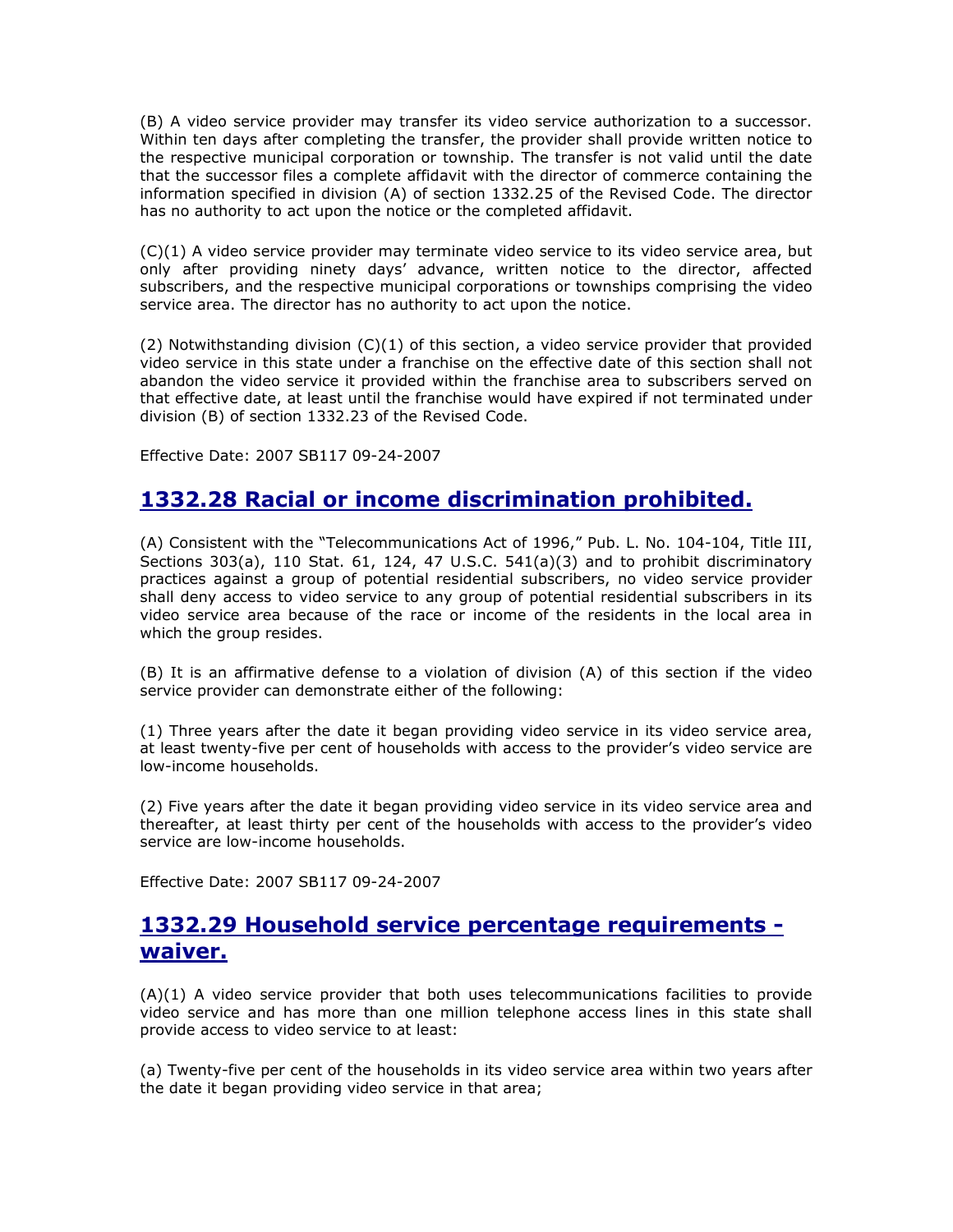(b) Fifty per cent of the households in its video service area within five years after the date it began providing video service in that area, except that a video service provider need not meet that fifty per cent requirement until two years after at least thirty per cent of the households with access to the provider's video service under its video service authorization subscribe to the service for six consecutive months.

(2) A video service provider may comply with division  $(A)(1)(a)$  or (b) of this section through the use of alternative technology, except satellite technology, that offers service, functionality, and content demonstrably similar to the service, functionality, and content the provider otherwise provides through its video service network.

(B) A video service provider shall file an annual report with the director of commerce describing its compliance with division (A) of this section or, as applicable, its progress toward that compliance.

(C) A video service provider may apply to the director for a waiver of or for an extension of time to comply with division  $(A)(1)$  of this section. The director may grant the waiver or extension only if the director determines that the video service provider has made substantial and continual effort to comply and determines that one or more of the following caused the provider's inability to comply:

(1) The provider is unable to obtain access to public and private rights-of-way under reasonable terms and conditions.

(2) Developments or buildings are not subject to competition because of existing, exclusive service arrangements.

(3) Developments or buildings are inaccessible using reasonable technical solutions under commercially reasonable terms and conditions.

(4) A natural disaster prevents compliance.

(5) There are other factors beyond the provider's control.

If an extension of time is granted, the director shall establish a new compliance deadline. If a waiver is granted, the director shall specify the requirement or requirements waived.

Effective Date: 2007 SB117 09-24-2007

## 1332.30 Public, educational, or governmental programming channels.

 $(A)(1)(a)$  If a municipal corporation or township has three or more PEG channels programmed on January 1, 2007, the person providing those channels pursuant to a franchise, competitive video service agreement, ordinance, or resolution or otherwise shall continue to provide those PEG channels, three of which shall be on the person's basic cable service, with the additional PEG channels on the person's basic cable service or on any service tier viewed by more than fifty per cent of the subscribers in the video service area. Any such additional channel may be reclaimed if it is not substantially utilized. For the purpose of divisions  $(A)(1)(a)$  and  $(B)(2)$  of this section, a PEG channel is "not substantially utilized" when fewer than forty hours of noncharacter-generated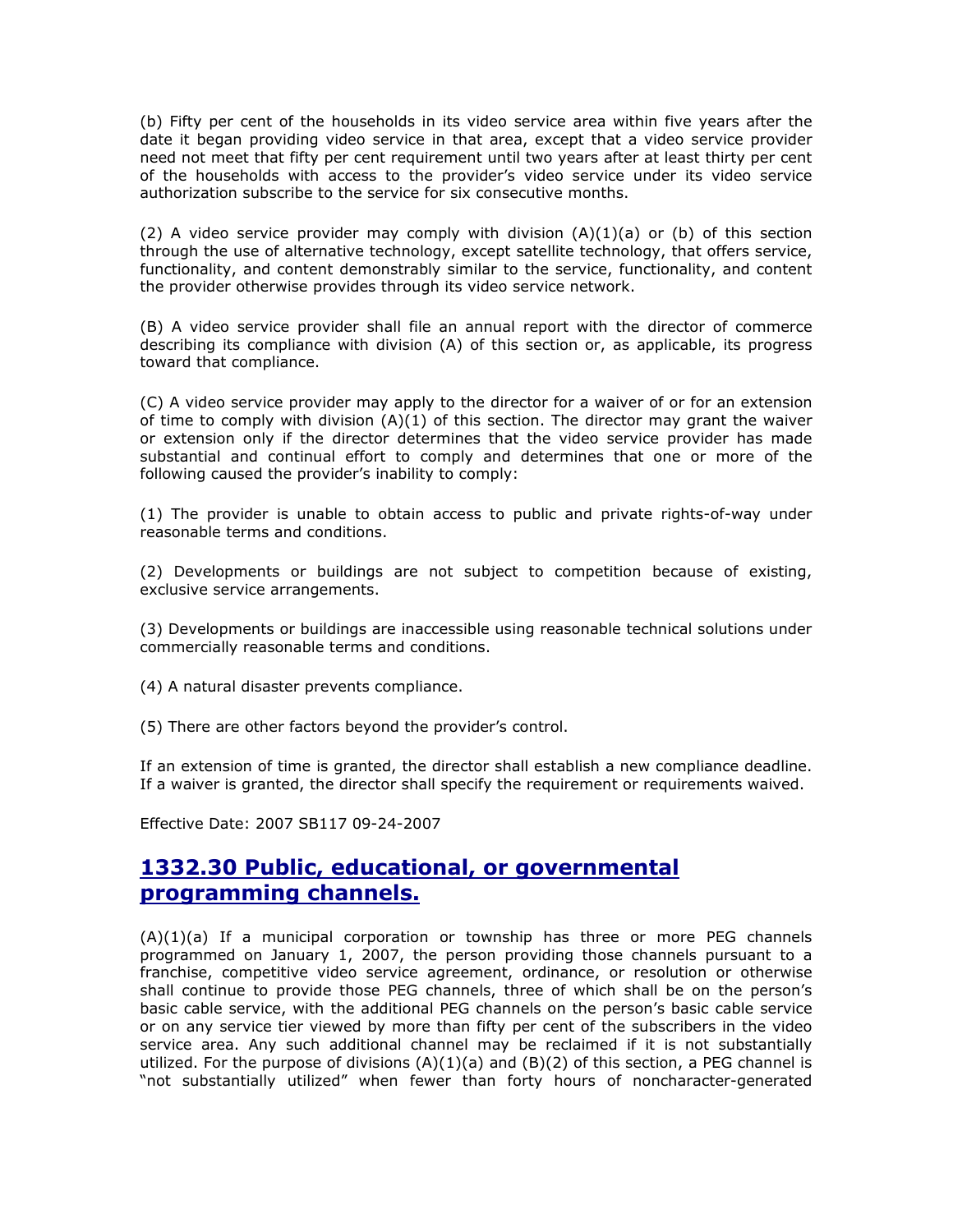content are programmed on that channel each week and less than sixty per cent of the programming is nonrepeat and locally produced.

(b) If the municipal corporation or township has one or two PEG channels programmed on January 1, 2007, the person providing those channels pursuant to a franchise, competitive video service agreement, ordinance, or resolution or otherwise shall continue to provide the channel or channels, with one PEG channel on the person's basic cable service and, as applicable, the second PEG channel on the person's basic cable service or on any service tier viewed by more than fifty per cent of the subscribers in the video service area.

(2) A municipal corporation or township by written notice shall require a person providing video service in the municipal corporation or township on or after the effective date of this section, other than a person described in division  $(A)(1)(a)$  or (b) of this section, to provide the same number of PEG channels under the same service tier conditions and subject to the same channel reclamation as those required under division  $(A)(1)(a)$  or (b) of this section of the incumbent person but, if there is more than one such incumbent that provided PEG channels on January 1, 2007, the person shall provide the same number required of the incumbent with the most recent obligation. The notice shall state the appropriate number of PEG channels and the service tiers required. Following receipt of that notice, the person shall provide the PEG channels not later than one hundred twenty days after the municipal corporation or township is able to deliver the PEG channel content.

(3) Nothing in division (A) of this section precludes a person and a municipal corporation or township from entering into other arrangements for PEG channels, including agreements increasing or decreasing the number of channels required under division  $(A)(1)(a)$  or  $(b)$  of this section.

(B)(1) A municipal corporation or a township that has no PEG channels programmed on January 1, 2007, and lies within a video service provider's video service area may require the video service provider by written notice to provide PEG channels beginning after the provider initially provides video service within the municipal corporation or unincorporated area of the township. The video service provider shall provide the PEG channels one hundred twenty days after the municipal corporation or township is able to deliver the PEG channel content. The provider may use any service tier viewed by more than fifty per cent of the subscribers in the video service area to provide the PEG channels.

(a) Except as provided in division (B)(2) of this section, the number of required PEG channels shall not exceed three if the respective municipal corporation or township has a population of at least fifty thousand, or two if the population is less than fifty thousand. If there is more than one video service provider providing PEG channels in the municipal corporation or township, the number of channels shall be the same for all the video service providers.

(b) If a video service provider distributes video programming to more than one municipal corporation or township through a single headend or video hub office and the aggregate population of the municipal corporations or townships is at least fifty thousand, none of those municipal corporations or townships shall require the provider to provide, in the aggregate, channel capacity for more than three PEG channels. If the aggregate population is less than fifty thousand, none of those municipal corporations or townships shall require the provider to provide, in the aggregate, channel capacity for more than two PEG channels.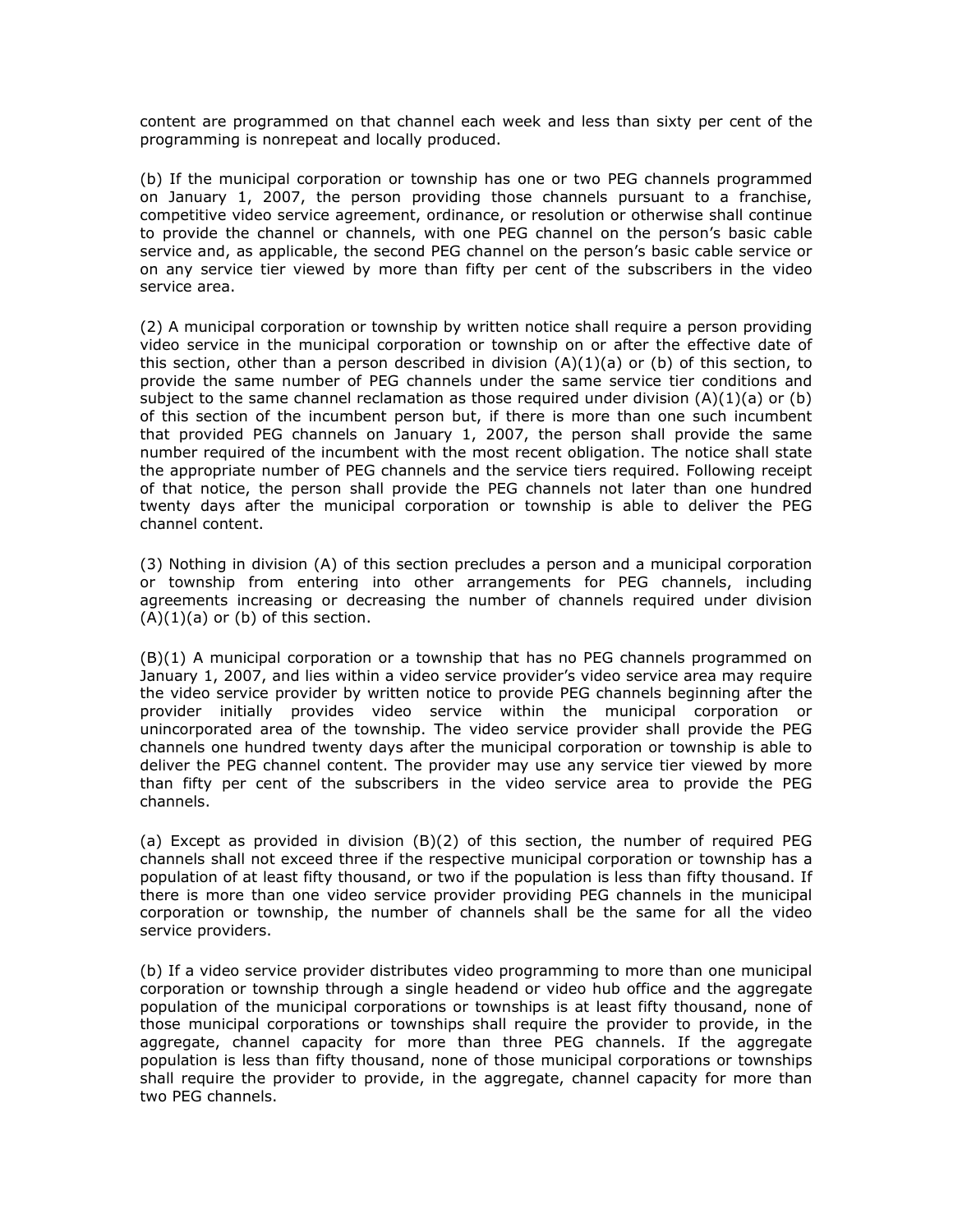(2) A video service provider may reclaim a PEG channel under division (B) of this section that it determines is not substantially utilized. At such time as the municipal corporation or township that caused the establishment of the PEG channel can later certify that the channel will be substantially utilized, the video service provider, within one hundred twenty days after the date the video service provider receives that certification, shall restore the reclaimed channel as a PEG channel. However, the provider need not carry that channel on any specified tier of service.

(C) No municipal corporation or township shall require a video service provider to provide any institutional network on its video service network, except that a person that, pursuant to a franchise, competitive video service agreement, ordinance, or resolution or otherwise, provided any institutional network on January 1, 2007, shall continue to provide the institutional network until the obligation would have expired if not terminated pursuant to division (B) of section 1332.23 of the Revised Code, or, if earlier and as applicable, until January 1, 2012, or such earlier date as may be specified in an ordinance or resolution in effect on the effective date of this section. The provider shall give the municipal corporation or township at least one hundred twenty days' written advance notice of that termination. If the obligation included terms regarding the infrastructure of the institutional network upon the expiration of the obligation, the video service provider shall honor those terms. Nothing in this division precludes such a video service provider and a municipal corporation or township from entering into other arrangements for institutional networks.

(D) A video service provider shall accept PEG channel content and programming under this section that, at the least, meets the transmission standards of the national television standards committee in effect on the effective date of this section.

(E)(1) The unfulfilled obligation of a person under a franchise, competitive video service agreement, ordinance, or resolution in effect on the effective date of this section to provide monetary or other support to a municipal corporation or township for PEG channel facilities shall continue until the obligation would have expired if not terminated pursuant to division (B) of section 1332.23 of the Revised Code or, if earlier and as applicable, January 1, 2012, or such earlier date as many be specified in an ordinance or resolution in effect on the effective date of this section.

(2)(a) Each other person providing access to video service within the municipal corporation or the unincorporated area of a township after the effective date of this section shall have a pro rata share of the same unfulfilled obligation to support PEG channel facilities during the same time period as the incumbent under division  $(E)(1)$  of this section, but, if there is more than one such incumbent, each other person shall have the same obligation as the incumbent with the most recent obligation.

(i) If the incumbent support is in the form of a percentage of gross revenues or a per subscriber fee, the video service provider shall provide that same level of support in that same form.

(ii) If the incumbent support is in the form of a lump sum payment without an offset to its video service provider fee, the video service provider shall be responsible for a pro rata share of that payment.

(iii) If the incumbent provides in-kind support, the video service provider shall pay the municipal corporation or township a pro rata share of the fair market value of that support.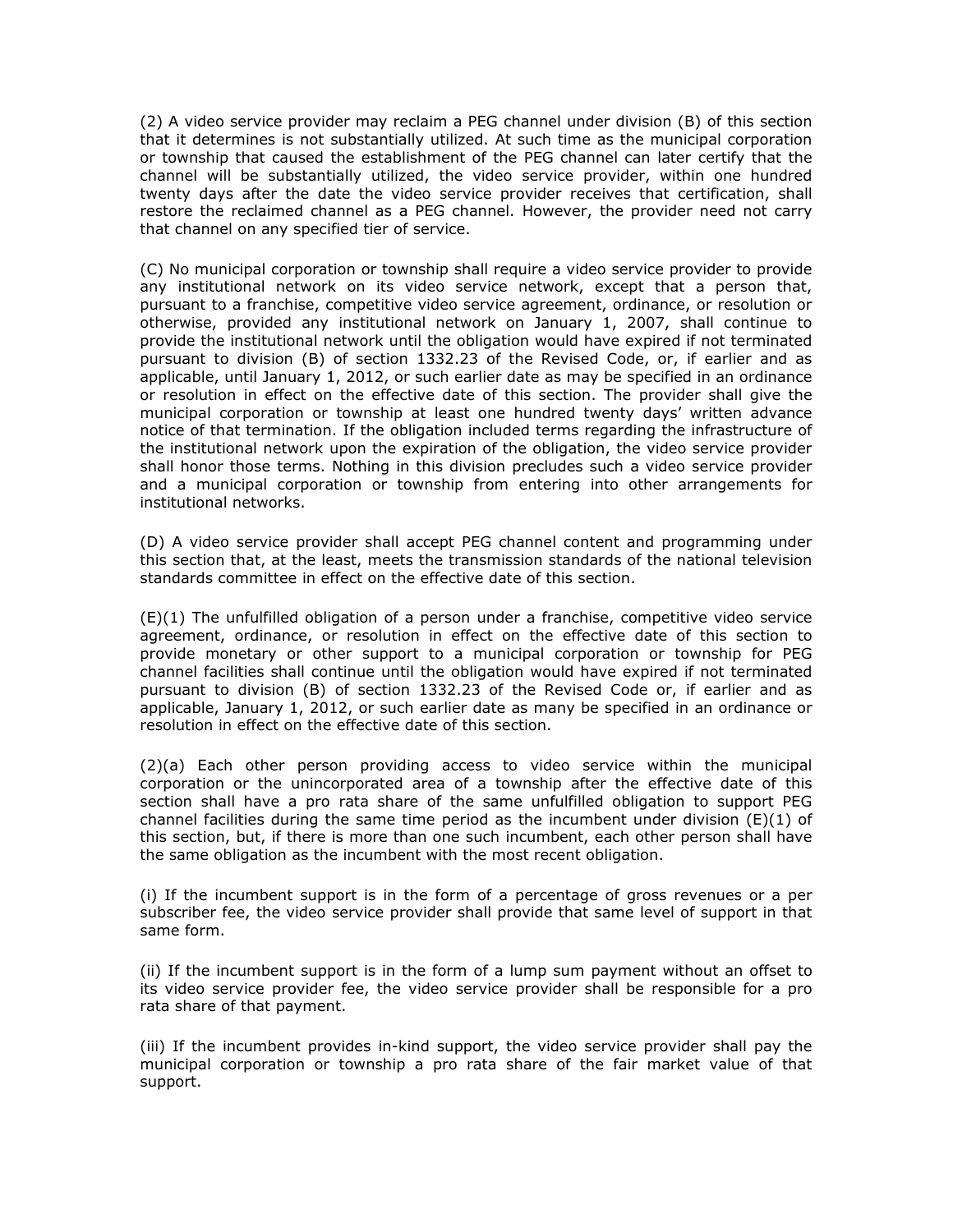The video service provider may identify and collect the amount of any fees authorized by divisions (E)(2)(a)(i) or any payment authorized under division (E)(2)(a)(ii) or (iii) of this section and the cost of any content conversion, if applicable, as a separate line item on the bills of its subscribers having service addresses within the municipal corporation or unincorporated area of the township.

(b) A video service provider's pro rata share of the unfulfilled obligation under division (E)(2)(a)(ii) or (iii) of this section shall be based on its proportion of video service subscribers with service addresses in the municipal corporation or unincorporated area of the township. For the purpose of determining the pro rata shares, all persons under divisions (E)(1) and (2) of this section shall report quarterly to the municipal corporation or township the total number of subscribers served within the municipal corporation or the unincorporated area of the township. This information shall be treated as confidential by the municipal corporation or township and shall be used only to derive the pro rata shares.

(c) The person shall remit its pro rata share to the municipal corporation or township quarterly, not sooner than forty-five nor later than sixty days after the end of the preceding calendar quarter. However, the person need not pay its pro rata share unless the municipal corporation or township provided notice to the person of the amount due. The municipal corporation or township shall use the payments only as authorized under federal law.

(F)(1) If a municipal corporation or township requires a person to provide connectivity for PEG channel programming on January 1, 2007, the person shall fulfill that obligation and provide connectivity sufficient to connect its headend or video hub office to the municipality's or township's PEG access channel origination points existing as of January 1, 2007. The obligation shall expire January 1, 2012, or such earlier date as may be specified in an ordinance or resolution of the municipal corporation or township in effect on the effective date of this section or, if earlier, at the end of the most recent such connectivity obligation of any person to the municipal corporation or township. The person may use the most economically and technologically efficient means of providing that capacity.

The person may identify and collect the amount of its costs to provide connectivity as a separate line item on the bills of its subscribers having service addresses in the municipal corporation or unincorporated area of the township.

(2) During the time described in division (F)(1) of this section, if the municipal corporation or township requests that a PEG channel origination point existing as of January 1, 2007, be relocated, the person may charge the municipal corporation or township for the costs of constructing that part of a transmission line, connecting the person's headend or video hub office to the relocated point, that extends two hundred feet beyond the headend or video hub, but not for the costs associated with the transmission of the PEG programming. Also, during that time, the person may charge for the construction costs associated with additional origination points, but not for the costs associated with the transmission of the PEG programming.

(G) Except as otherwise provided in this section, no municipal corporation or township shall require a video service provider to provide any funds, services, programming, facilities, or equipment related to PEG channels. PEG channel operation and programming shall be the sole responsibility of the municipal corporation or township. Except as otherwise provided in this section, the video service provider shall bear only the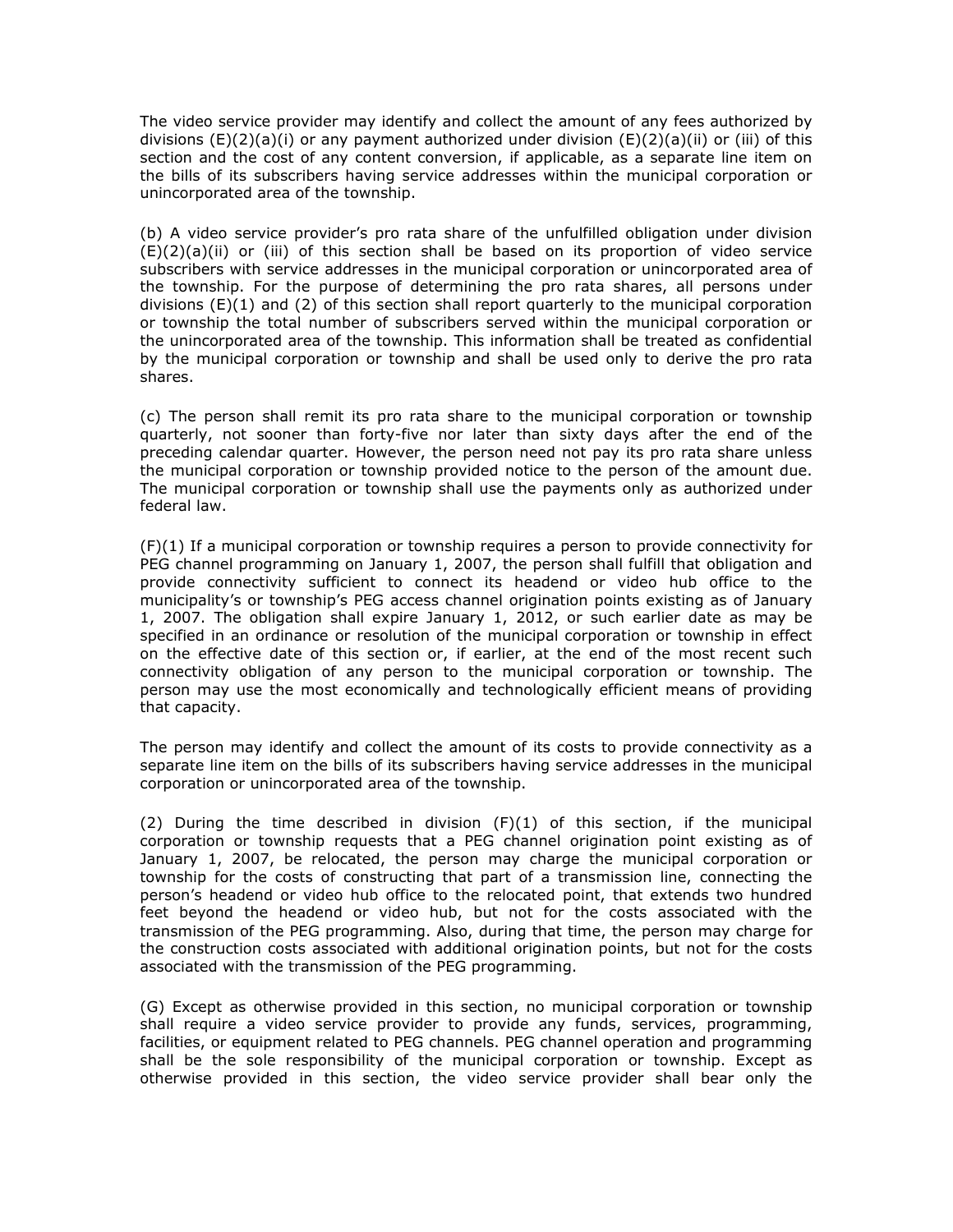responsibility for the transmission to subscribers of the PEG channel programming once the programming is delivered to the video service provider.

Effective Date: 2007 SB117 09-24-2007

#### 1332.31 Emergency interrupt service announcements.

Not later than six months after the effective date of its video service authorization, a video service provider shall carry emergency interrupt service announcements transmitted by local television broadcasters and shall transmit national, state, and local emergency interrupt service announcements as required by 47 C.F.R. 11.11 et seq. or as otherwise required by the federal communications commission.

Effective Date: 2007 SB117 09-24-2007

## 1332.32 Payment of video service provider fees.

(A) Not sooner than forty-five nor later than sixty days after the end of each calendar quarter, a video service provider shall pay a video service provider fee to each municipal corporation and each township in which it offers video service. The fee shall be calculated quarterly by determining the provider's gross revenue for the preceding calendar quarter as described in division (B) of this section and multiplying the result by the percentage specified in division  $(C)(1)(a)$  or  $(b)$  of this section.

(B) Gross revenue shall be computed in accordance with generally accepted accounting principles.

(1) Gross revenue shall consist of all of the following revenue for the calendar quarter that is collected by the provider for video service from all its subscribers having service addresses within the municipal corporation or, respectively, the unincorporated area of the township:

(a) Recurring monthly charges for video service;

(b) Event-based charges for video service, including, but not limited to, pay-per-view and video-on-demand charges;

(c) Charges for rental of set top boxes and other video service equipment;

(d) Service charges related to the provision of video service, including, but not limited to, activation, installation, and repair;

(e) Administrative charges related to the provision of video service, including, but not limited to, service order and service termination charges.

(2) Gross revenue shall not include any of the following:

(a) Any taxes, fees, or assessments that are collected by the video service provider from video service subscribers for pass-through to any federal, state, or local government agency, including the video service provider fee authorized under this section, the fee authorized under division (F) of section 1332.30 of the Revised Code, and the federal communication commission user fee;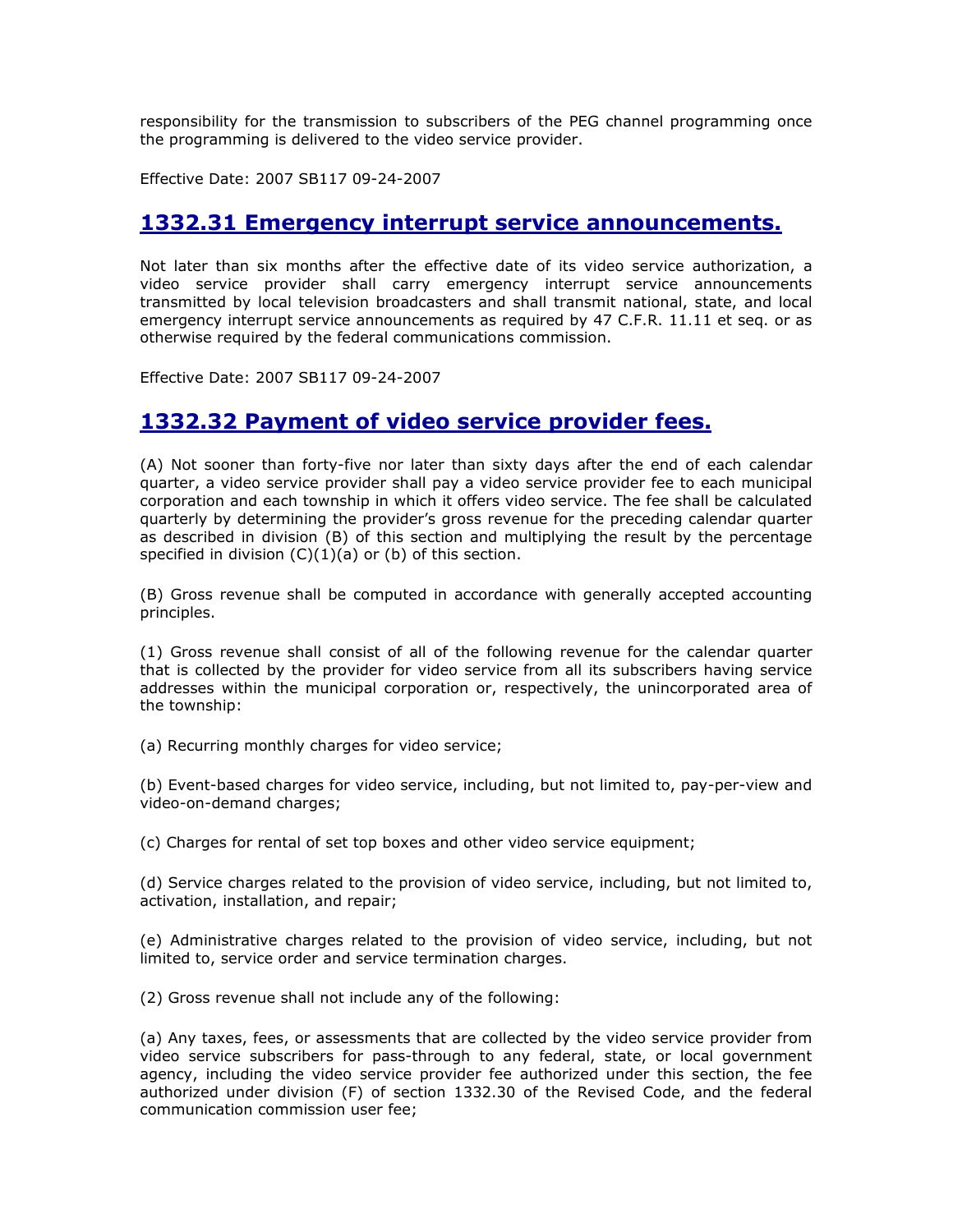(b) Uncollectible charges, except that uncollectible charges, all or part of which are written off as bad debt but subsequently collected, less the expenses of their collection shall be included in gross revenue in the quarter collected;

- (c) Late payment charges;
- (d) Maintenance charges;

(e) Charges for services other than video service, reasonably identifiable on books or records the video service provider keeps in the regular course of business or by other reasonable means, that are aggregated or bundled with amounts billed to video service subscribers, including, but not limited to, any revenue received by a video service provider or its affiliates for telecommunications service, information service, or the provision of directory or internet advertising, including yellow pages, white pages, banner advertising, and electronic publishing;

(f) Reimbursement by programmers of marketing costs actually incurred by the video service provider;

(g) Advertising revenue, unless a municipal corporation enacts an ordinance or a board of township trustees adopts a resolution that uniformly applies to all video service providers. For those purposes, "advertising revenue" means the net revenue received by the video service provider for advertising on its subscription-based video service within a municipal corporation or the unincorporated area of a township. If such revenue is derived under a regional or national compensation contract or arrangement between the video service provider and one or more advertisers or advertising representatives, the amount of revenue derived for a municipal corporation or for the unincorporated area of a township shall be determined by multiplying the total net revenue received by the video service provider under the contract or arrangement by the percentage resulting from dividing the number of subscribers in the municipal corporation or unincorporated area of a township by the total number of regional or national subscribers that potentially receive the advertising under the contract or arrangement. The municipal corporation or township shall promptly notify affected video service providers of the ordinance or resolution, which shall not take effect until the first day of the first calendar quarter that begins more than thirty days after the notice.

(h) Subject to division (B)(2)(g) of this section, any revenue not expressly enumerated in division (B)(1) of this section.

 $(C)(1)(a)$  If in the calendar quarter a franchise fee is payable by a cable operator under a franchise in effect in a municipal corporation or township as provided under division (B) of section 1332.23 of the Revised Code, the percentage of gross revenue payable in that calendar quarter by a video service provider to the municipal corporation or township shall be the same percentage of gross revenue payable in that calendar quarter pursuant to that franchise, not to exceed five per cent. If there is more than one such franchise of a cable operator in effect in that quarter, the lowest such percentage shall be used.

(b) Otherwise, the percentage shall be zero or such higher percentage, not to exceed five per cent, as is specified in an ordinance or resolution that the municipal corporation or township may enact or adopt for the purpose of this section.

(2) The municipal corporation or township shall provide written notice to the video service provider of the appropriate percentage under division  $(C)(1)(a)$  or (b) of this section within ten days after it receives the notice required by division (A) of section 1332.27 of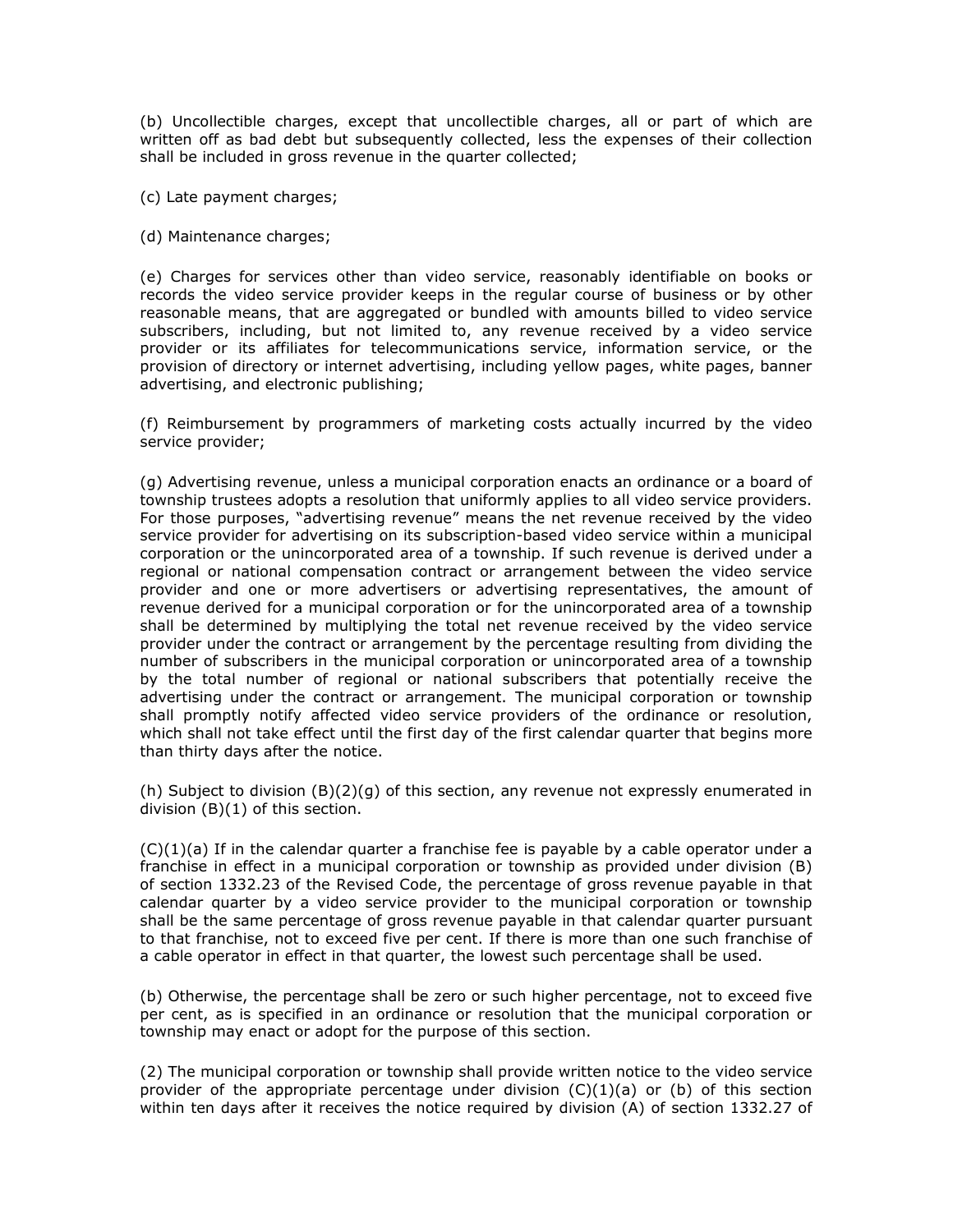the Revised Code that the video service provider will commence to provide access to video service in the municipal corporation or unincorporated area of the township. A provider need not pay the fee unless the municipal corporation or township provided that notice.

(D) A video service provider that pays a video service provider fee pursuant to this section may identify and collect the amount of that fee as a separate line item on the regular bill of each of its video service subscribers that has a service address within any portion of the municipal corporation or, respectively, within the unincorporated area of the township.

Effective Date: 2007 SB117 09-24-2007

## 1332.33 Video service provider fee audit.

(A) At its sole expense and not more often than once per calendar year, a municipal corporation or township may conduct an audit for the purpose of verifying the accuracy of a video service provider's calculation of the video service provider fees it paid to the municipal corporation or township in the audit period. For the purpose of the audit, the video service provider shall make available for inspection, at the location where such records are kept in the normal course of business, those records pertaining to its gross revenue as defined in division (B) of section 1332.32 of the Revised Code. The provider need not retain those records for longer than three years after the year for which the fee was payable, unless the municipal corporation or township has commenced an action under division (C) of this section.

(B) A video service provider shall pay any amounts found to have been underpaid in the audit within thirty days after notice and shall include interest on the underpayments as provided in section 1343.03 of the Revised Code. However, payment need not be made in that thirty-day period if the video service provider brings an action under division (D) of this section.

(C)(1) No municipal corporation or township shall employ, appoint, or retain any person to conduct an audit under division (A) of this section for compensation that is dependent on the dollar amount of the audit findings. Divisions  $(C)(1)$  and  $(2)$  of this section do not prohibit or limit the hiring of legal counsel on a contingency fee basis to enforce the findings of an audit.

(2) No person shall solicit or accept compensation that is dependent in any manner upon the outcome of an audit under division (A) of this section, including compensation dependent on the audit findings or the recovery of fees or other payment by the municipal corporation, township, or video service provider.

(D) An action by the municipal corporation or township or by the video service provider to dispute the amount of video service provider fee due based on the audit results shall be brought in a court of competent jurisdiction not later than two years following the end of the quarter to which the disputed amount relates.

(E) A municipal corporation or township shall be deemed to accept as full payment any payment of a video service provider fee that it does not challenge as provided under division (D) of this section.

Effective Date: 2007 SB117 09-24-2007